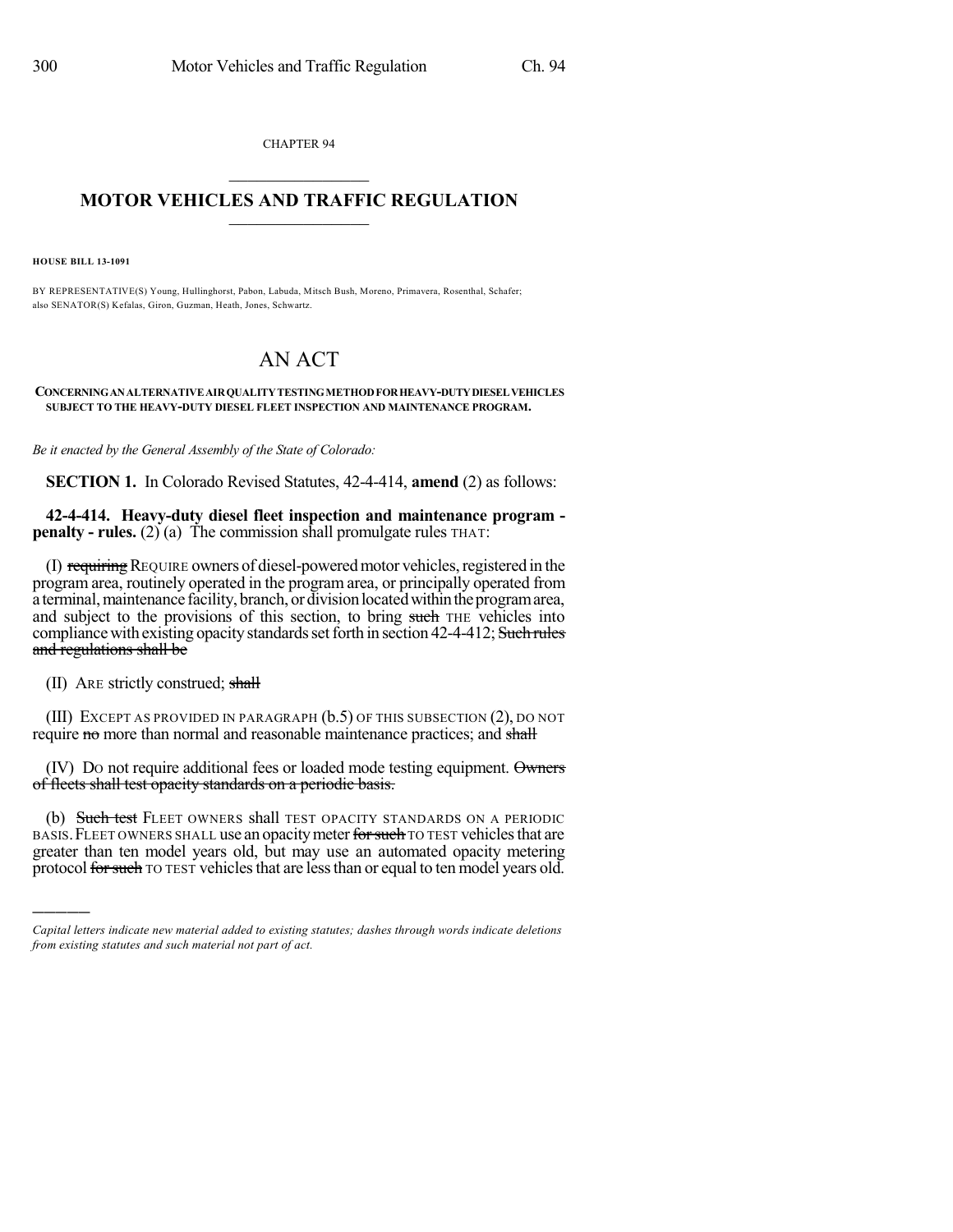## and of model year 1995 or newer.

(b.5) AS AN ALTERNATIVE TO AUTOMATED OR VISUAL OPACITY TESTING, THE COMMISSION MAY PROMULGATE RULES THAT ESTABLISH AN ALTERNATIVE METHOD FOR OPERATORS OF HEAVY-DUTY DIESEL VEHICLES TO DEMONSTRATE COMPLIANCE WITH OPACITY STANDARDS BY FOLLOWING AND SUBMITTING PROOF OF EXEMPLARY MAINTENANCE PRACTICES. ANY COMMISSION RULES PROMULGATED UNDER THIS PARAGRAPH (b.5) MUST CONTAIN ELIGIBILITY REQUIREMENTS FOR ENROLLMENT OF HEAVY-DUTY DIESEL VEHICLES IN THE ALTERNATIVE METHOD, INCLUDING WHEN VEHICLES OR FLEETS SHOULD BE DISCONTINUED FROM ENROLLMENT.

(c) Such rules THE COMMISSION shall exempt a new diesel vehicle ENROLLED IN THE FLEET INSPECTION AND MAINTENANCE PROGRAM from testing until such THE vehicle has reached its second model year if it is a light-duty diesel vehicle, its fourth model year if it is a heavy-duty diesel vehicle, or, IF OWNERSHIP OF THE VEHICLE IS TRANSFERRED AFTER THE VEHICLE HAS REACHED ITS THIRD MODEL YEAR BUT BEFORE EXPIRATION OF THE EXEMPTION PERIOD, until the date of the transfer of ownership. prior to such expiration if such transfer is within twelve months before such exemption ends.

(d) Such THE COMMISSION SHALL PROMULGATE rules shall provide PROVIDING for the testing of diesel vehicles every:

(I) Twelve months unless subparagraph (II) of this paragraph (d) applies; or

 $(II)$  The last Twenty-four months if such THE vehicle is a heavy-duty diesel vehicle, equal to or less than ten model years old. and of model year 1995 or newer.

**SECTION 2.** In Colorado Revised Statutes, 42-4-407, **amend** (1) as follows:

**42-4-407. Requirements for a diesel emission-opacity inspection - licensure as diesel emissions inspection station - licensure as emissions inspector.** (1) UNLESS a diesel emission-opacity inspection shall not be performed, nor shall a certification of diesel emissions control be issued unless such INSPECTOR PERFORMS AN inspection was performed at a licensed diesel inspection station or self-certification fleet station, as defined in section 42-4-414, by a licensed diesel emissions inspector A DIESEL EMISSION-OPACITY INSPECTION SHALL NOT BE PERFORMED AND A CERTIFICATION OF DIESEL EMISSIONS CONTROL SHALL NOT BE ISSUED; EXCEPT THAT A CERTIFICATION OF DIESEL EMISSIONS CONTROL MAY BE ISSUED FOR A HEAVY-DUTY FLEET VEHICLE MAINTAINED IN COMPLIANCE WITH ANY RULES THE COMMISSION PROMULGATES UNDER SECTION 42-4-414 (2) (b.5).

**SECTION 3. Act subject to petition - effective date.** This act takes effect January 1, 2014; except that, if a referendum petition is filed pursuant to section 1 (3) of article V of the state constitution against this act or an item, section, or part of this act within the ninety-day period after final adjournment of the general assembly, then the act, item, section, or part will not take effect unless approved by